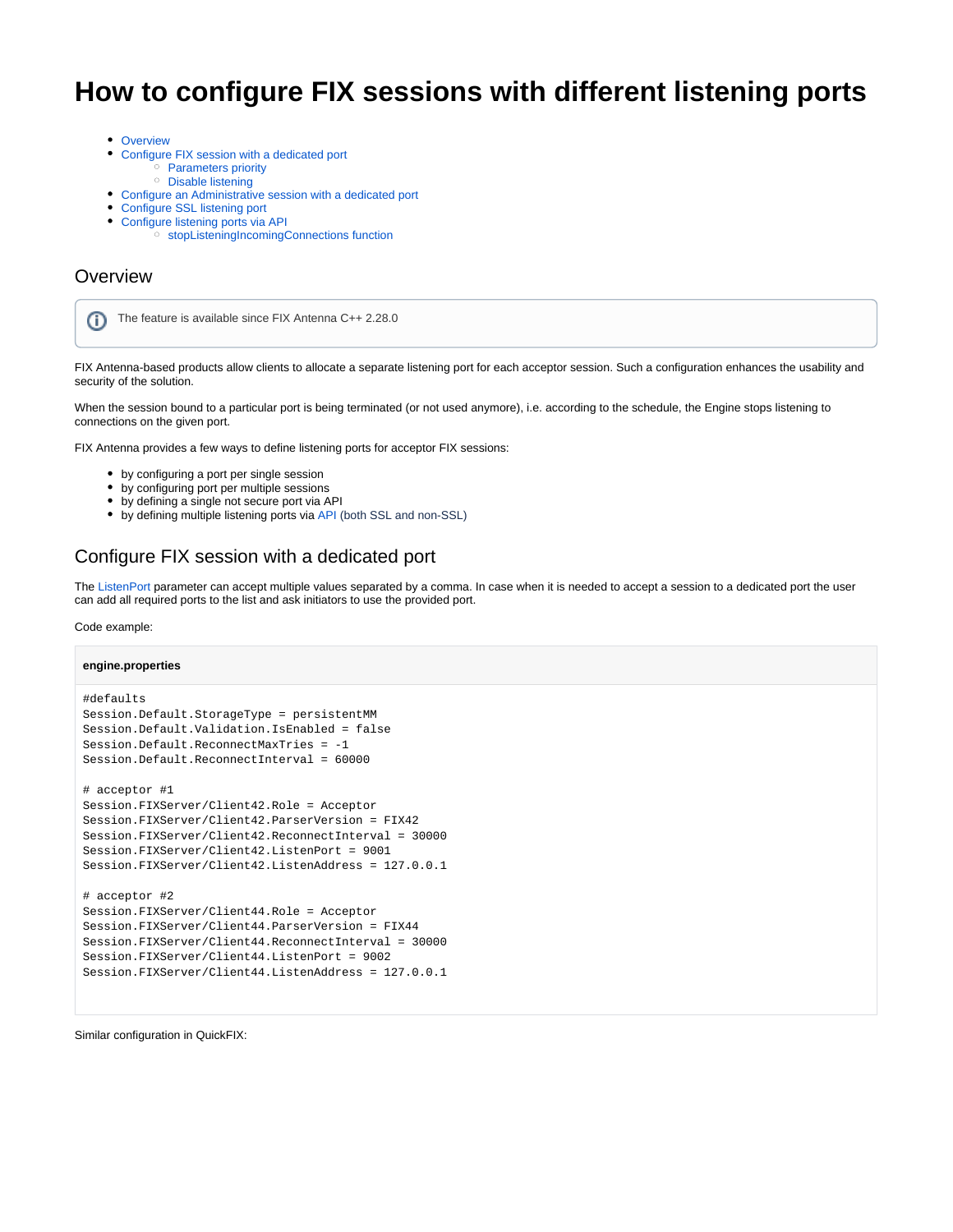#### **acceptor.cfg**

[DEFAULT] FileStorePath=store FileLogPath=log ConnectionType=acceptor SenderCompID=FIXServer

[SESSION] BeginString=FIX.4.2 TargetCompID=Client42 ReconnectInterval=30 HeartBtInt=30 SocketAcceptPort=9001 SocketAcceptHost=127.0.0.1 DataDictionary=..\spec\fix\FIX42.xml

[SESSION] BeginString=FIX.4.4 TargetCompID=Client44 ReconnectInterval=30 HeartBtInt=30 SocketAcceptPort=9002 SocketAcceptHost=127.0.0.1 DataDictionary=..\spec\fix\FIX44.xml

The TCP socket option SO\_REUSEADDR is always enabled for listening portsന

#### <span id="page-1-0"></span>**Parameters priority**

The session parameters have priority over default session parameters.

If the listening port is defined for a default session, it will be used for the sessions, if the listening port for a specific session is not defined.

If the listening port is not defined for a specific session and for a default session, the session will be listened to on the global ports.

If unregistered sessions are allowed, they will be accepted on listening ports of global level only.

Code example:

#### **engine.properties**

```
# The session parameters has the highest priority
Session.FIXServer/TLS12_Client42.ListenPort = 9001
Session.FIXServer/TLS12_Client42.ListenAddress = 127.0.0.1
# defines defaults if session's parameters are not set
Session.Default.ListenPort = 9105
Session.Default.ListenAddress = 0.0.0.0
# defines default Engine level parameters if session's parameters are not set
ListenPort = 9105
ListenAddress = 0.0.0.0
```
Session.Default.ListenPort and Session.Default.ListenAddress parameters are used for an acceptor session if ListenPort and ListenAddress parameters for a session are not set.

### <span id="page-1-1"></span>**Disable listening**

To disable listening of incoming connections, a user should comment or remove a value for all ListenPort parameters.

Code example: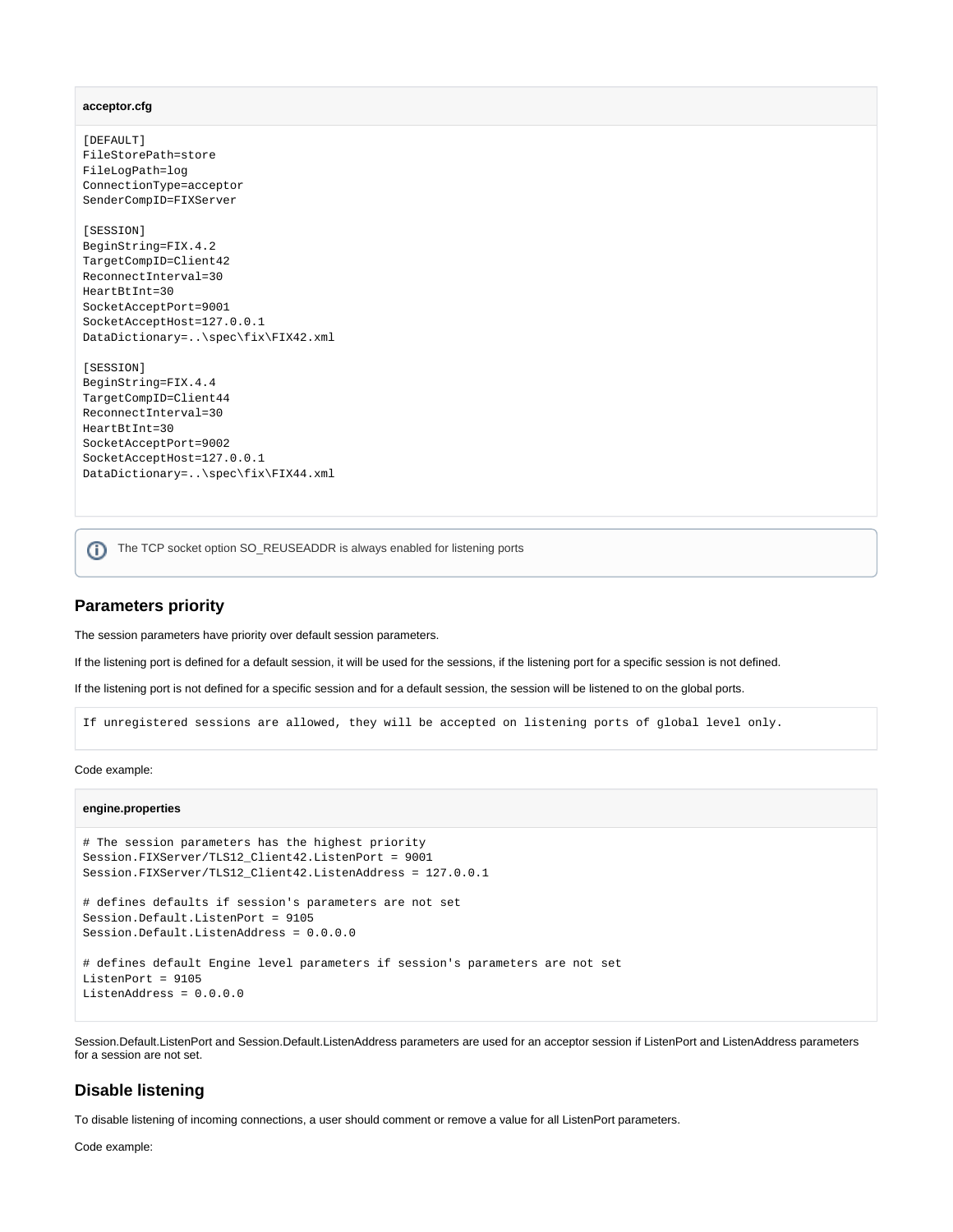#### **engine.properties**

ന

```
Session.<SenderId>/<TargetId>.ListenPort = 
ListenPort = 
ListenSSLPort =
Monitoring.ListenPort =
```
## <span id="page-2-0"></span>Configure an Administrative session with a dedicated port

The feature is available since FIX Antenna C++ 2.29.0

The administrative session has a configurable listen port as well as a FIX session.

FIX Antenna C++ provides a few ways to configure listening ports for administrative FIX sessions.

To configure listen port per single administrative FIX session:

- **Enable monitoring feature Monitoring. Enable in the engine.properties file.**
- **Configure Monitoring.ListenAddress and Monitoring.ListenPort parameters exclusively for an administrative FIX session.**
- **•** Specify administrative FIX session in the engine.properties file.

To configure listen port per multiple sessions (administrative FIX session and another FIX session):

- **Enable monitoring feature Monitoring.Enable in the engine.properties file.**
- Configure Monitoring.ListenAddress and Monitoring.ListenPort parameters non-exclusively for an administrative FIX session.
- $\bullet$ Share Monitoring.ListenPort parameter with other FIX sessions.
- Specify administrative FIX session in the engine.properties file.

For multiple administrative sessions, specify all required sessions in session [Monitoring.AdminSessionNames](https://kb.b2bits.com/display/B2BITS/FIX+Engine+parameters#FIXEngineparameters-Monitoring.AdminSessionNames) list with their own sets of parameters.

If the parameters do not exist or are empty, the global engine's parameters ListenAddress and ListenPort are used in the same way as for ordinary FIX sessions.

ത [Monitoring.ListenPort](https://kb.b2bits.com/display/B2BITS/FIX+Engine+parameters#FIXEngineparameters-Monitoring.ListenPort) does not support a secure connection.

To enable SSL for administrative sessions, the port number must be also added to [ListenSSLPort.](https://kb.b2bits.com/display/B2BITS/FIX+Engine+parameters#FIXEngineparameters-ListenSSLPort)

## <span id="page-2-1"></span>Configure SSL listening port

The same listening SSL port (i.e. SSL context) cannot be shared between two and more sessions if their [SSL parameters](https://kb.b2bits.com/display/B2BITS/FIX+Engine+parameters#FIXEngineparameters-SSLparameters) are not the same. Secure and non-secure connections can't share the same port.

In case of the SSL context for multiple sessions is different or if a secure and insecure session is configured for using the same port, then the corresponding error will be logged. The session under conflict will not be created.

Code example:

⋒